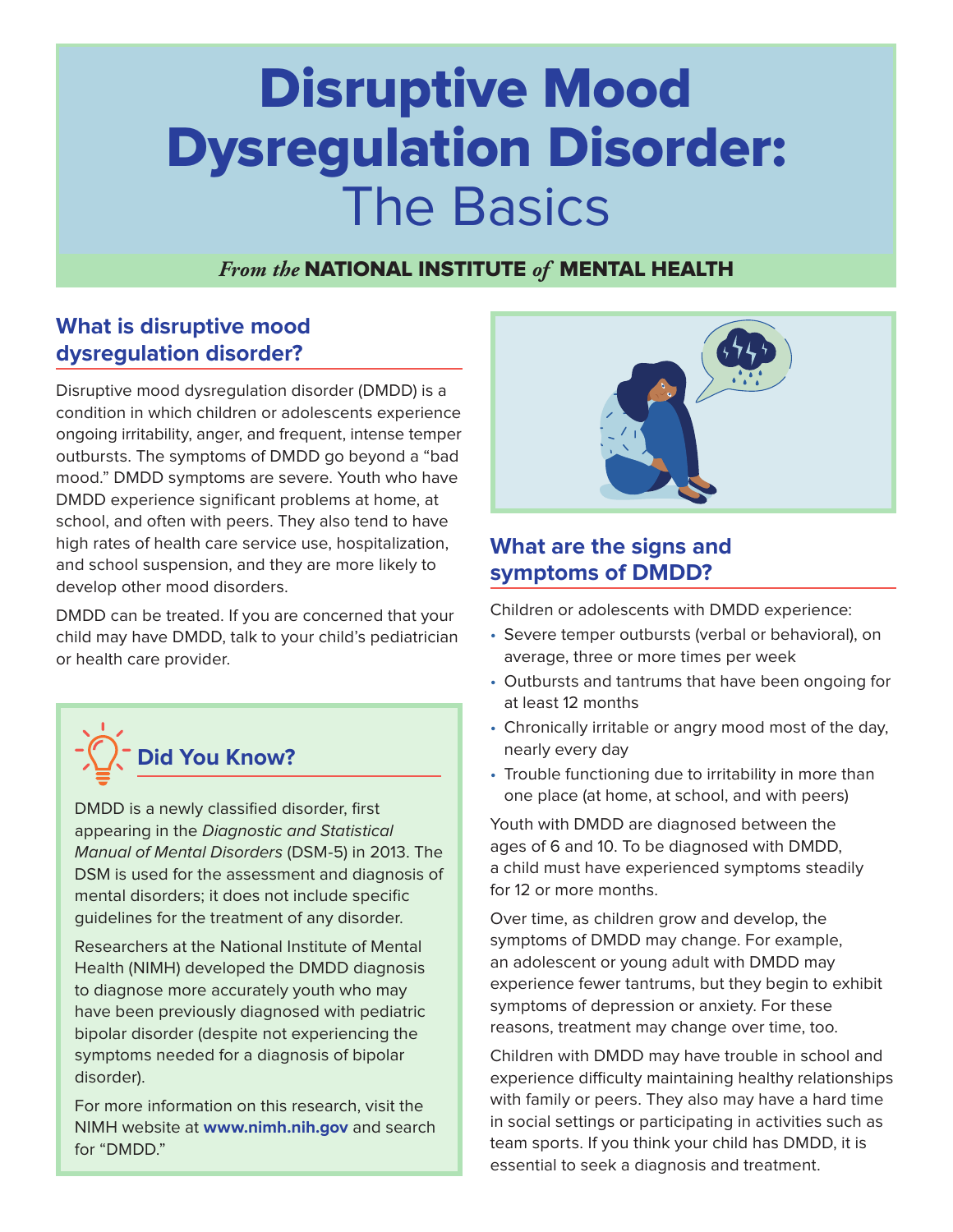## **What is the difference between typical irritability and severe irritability?**

All children can become irritable sometimes. It's a normal reaction to frustration. Children experiencing severe irritability (as observed in DMDD) have difficulty tolerating frustration and have outbursts that are out of proportion for the situation at hand. These outbursts occur more often and are more severe than what you would typically expect for children of this age.

For example, a parent tells the child to stop playing a game and do their homework. Any child might be frustrated or annoyed. But a child with DMDD may become extremely upset and emotional and have an intense temper outburst with yelling or hitting. A child with DMDD experiences these intense temper outbursts a few times a week.



# **How is DMDD diagnosed?**

If you think your child may be experiencing symptoms of DMDD, talk to your child's health care provider. Describe your child's behavior, and report what you have observed and learned from talking with others, such as a teacher or school counselor. An evaluation by your child's health care provider can help clarify problems that may be underlying your child's behavior, and the provider may recommend the next steps.

You also can ask your health care provider for a referral to a mental health professional who has experience working with children and adolescents. DMDD symptoms also can occur at the same time as other disorders associated with irritability, such as attention-deficit/hyperactivity disorder (ADHD) or anxiety disorders. An accurate diagnosis is vital for effective treatment.

For more information about diagnosis and treatment of children and tips for talking to your health care provider, check out NIMH's Children and Mental Health fact sheet accessible from the Child and Adolescent Mental Health webpage at **[www.nimh.](https://www.nimh.nih.gov/children) [nih.gov/children](https://www.nimh.nih.gov/children)** and Tips for Talking With Your Health Care Provider fact sheet at **[www.nimh.nih.](https://www.nimh.nih.gov/talkingtips) [gov/talkingtips](https://www.nimh.nih.gov/talkingtips)**. If you need help identifying a provider in your area, call the Substance Abuse and Mental Health Services Administration (SAMHSA) Treatment Referral Helpline at 1-800-662-HELP (4357). SAMHSA also has a Behavioral Health Treatment Services Locator (**<https://findtreatment.samhsa.gov>**) that can be searched by location.

## **How is DMDD treated?**

DMDD is a newly classified disorder, and few DMDDspecific treatment studies have been conducted to date. Current treatments are primarily based on research focused on other childhood disorders associated with irritability (such as anxiety and ADHD). Fortunately, many of these treatments also work for DMDD. NIMH is currently funding studies focused on further improving these treatments and identifying new treatments specifically for DMDD. It is important for parents or caregivers to work closely with their child's doctor to make treatment decisions that are best for their child.

Treatment for DMDD generally includes certain types of psychotherapy ("talk therapy") and sometimes medications. In many cases, psychotherapy is considered first, with medication added later. However, at times, providers recommend that children receive both psychotherapy and medication at the start of their treatment.

## **Psychotherapies**

**Cognitive behavioral therapy (CBT)** is used to help children and adolescents learn how to cope with thoughts and feelings that contribute to their feeling depressed or anxious. CBT for anxiety often includes exposing the child to situations that make them anxious so that they can learn to respond to those situations better. Clinicians can use similar techniques to teach children to increase their ability to tolerate frustration without having an outburst. This therapy also teaches coping skills for controlling anger and ways to identify and re-label the distorted perceptions that contribute to outbursts.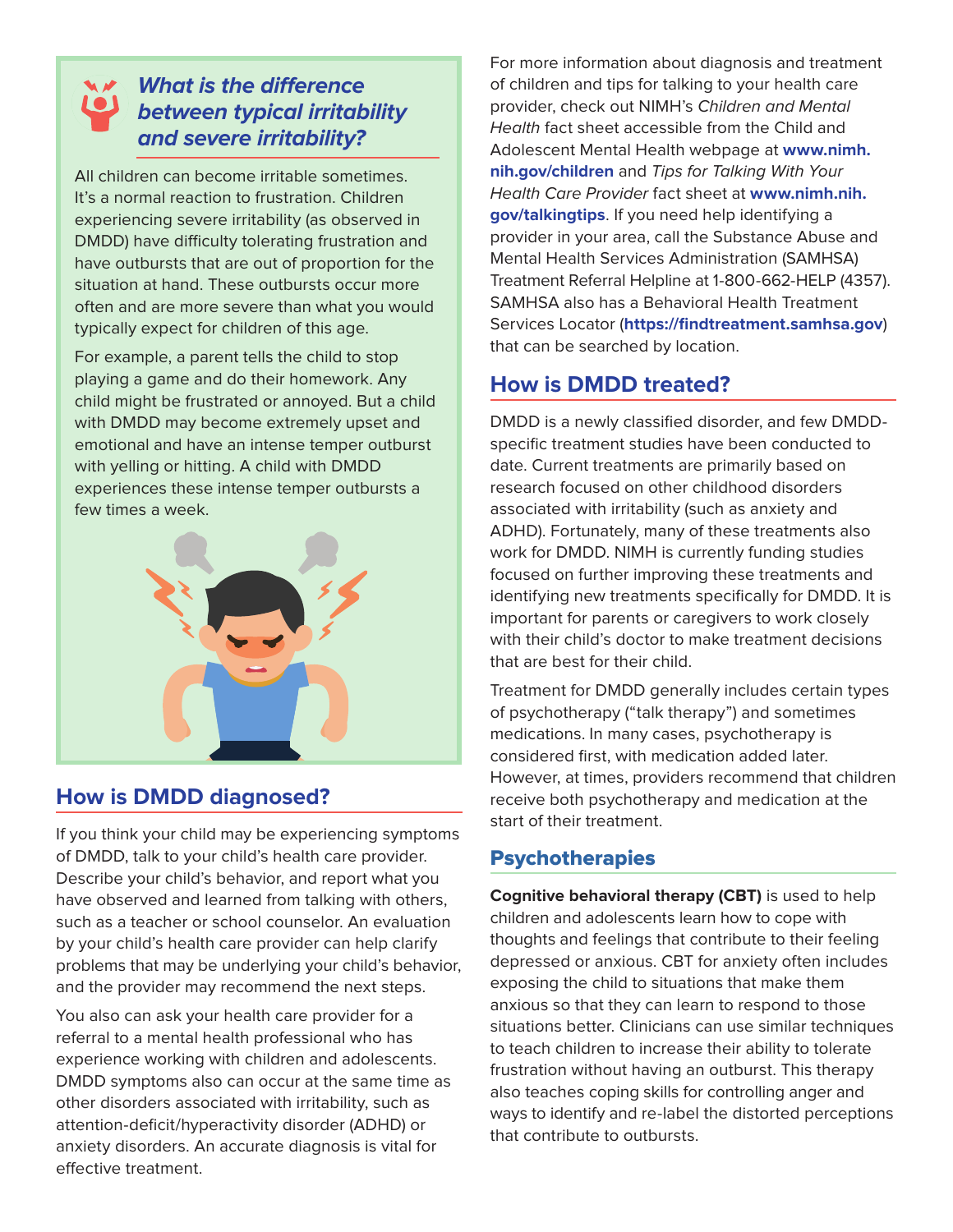Researchers also are studying the use of **dialectical behavior therapy for children (DBT-C)** with DMDD. This type of therapy may help children learn to regulate their emotions and avoid extreme or prolonged outbursts. In DBT-C, the clinician helps children learn skills that can help with regulating their moods and emotions.

It can be effective to combine therapy for the child or adolescent with **parent training**. Parent training teaches parents or caregivers more effective ways to respond to irritable behavior, such as anticipating events that might lead a child to have a temper outburst and working ahead to avert it. Training also focuses on the importance of predictability, being consistent with children, and rewarding positive behavior.

#### Computer-based training

New approaches currently are being tested to leverage mobile and computer-based platforms to help address certain DMDD symptoms in children. However, this research is in the early stages. After studies are complete, findings from this line of research may be disseminated on the NIMH website at **[www.nimh.nih.gov/news](https://www.nimh.nih.gov/news)**.

### **Medications**

Currently, there are no medications approved by the U.S. Food and Drug Administration (FDA) specifically for treating children or adolescents with DMDD. However, health care providers may prescribe certain medications—such as stimulants, antidepressants, and atypical antipsychotics—to help relieve your child's DMDD symptoms. All medications have side effects. Monitor and report your child's side effects and review the medications frequently with your child's health care provider. Visit the FDA website at **[www.fda.gov](https://www.fda.gov/)** for the most up-to-date information on medications, side effects, and warnings.



# **Tips for Parents and Caregivers**

Being a parent or caregiver for a child or adolescent with DMDD can be stressful and overwhelming. While working on creating a better environment for the child, you may want to consider the following:

**Learn as much as you can about the disorder.** Talk to your child's health care provider or mental health professional. Ask questions about risks, benefits, and treatment options. You can find additional information about DMDD (including the latest news, videos, and information about clinical trials) on the NIMH website at **[www.nimh.nih.gov/DMDD](https://www.nimh.nih.gov/DMDD)**.

**Talk to your child's teacher, counselor, or school psychologist.** Together, you may come up with strategies, plans, and accommodations that can help your child thrive in school. For more information, check out NIMH's Children and Mental Health fact sheet accessible from the Child and Adolescent Mental Health webpage at **[www.nimh.nih.gov/children](https://www.nimh.nih.gov/children)**.

**Find ways to manage your stress.** Take practical steps to manage your own stress to avoid the risk of negative health effects. For tips, see NIMH's 5 Things You Should Know About Stress fact sheet at **[www.nimh.nih.gov/stress](https://www.nimh.nih.gov/stress)**.

**Seek additional support and professional help.** Parents and caregivers may be able to find resources and encouragement through their local chapter of the National Alliance on Mental Illness (**[www.nami.](http://www.nami.org/Find-Support) [org/Find-Support](http://www.nami.org/Find-Support)**), the National Federation of Families for Children's Mental Health (**[www.ffcmh.org](https://www.ffcmh.org/)**), Mental Health America (**[www.mhanational.org](https://www.mhanational.org/)**), and other organizations.

**Communicate regularly and effectively with your child's health care provider.** Find tips to help you prepare for your child's visit at **[www.nimh.nih.gov/](https://www.nimh.nih.gov/talkingtips) [talkingtips](https://www.nimh.nih.gov/talkingtips)**. For additional resources, including questions to ask your doctor, visit the Agency for Healthcare Research and Quality website at **[www.ahrq.gov/patients-consumers](https://www.ahrq.gov/patients-consumers)**.